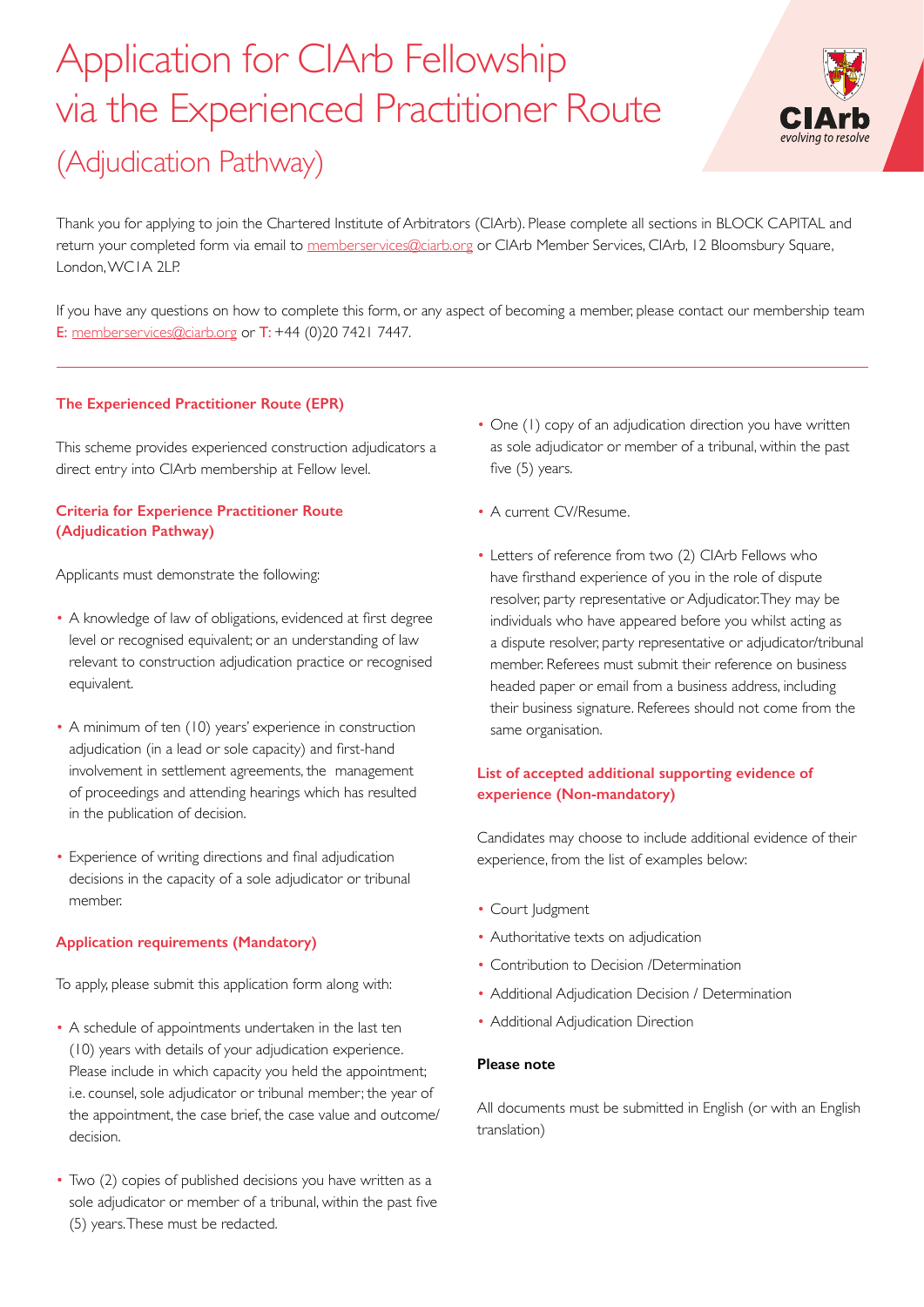# **Part A: Personal details** Title: First/given name: Family name (surname): Gender: Date of birth: Nationality: First language: Mr Mrs Miss Ms Other (please specify) CIArb membership no: Male Female

Other languages you speak fluently:

| <b>Contact details</b>                       |                                                                                                                                                                                                                                                       |
|----------------------------------------------|-------------------------------------------------------------------------------------------------------------------------------------------------------------------------------------------------------------------------------------------------------|
| Address:                                     | This will be your mailing and billing address. It will also dictate your annual subscription rate and branch allocation.<br>Once admitted into membership, you may update where you have your correspondence sent to, through your<br>online profile. |
| Line 1:                                      |                                                                                                                                                                                                                                                       |
| Line 2:                                      |                                                                                                                                                                                                                                                       |
| Line 3:                                      |                                                                                                                                                                                                                                                       |
| Town/city:                                   |                                                                                                                                                                                                                                                       |
| County/state:                                |                                                                                                                                                                                                                                                       |
| Postcode/zip:                                |                                                                                                                                                                                                                                                       |
| Country of residence:                        |                                                                                                                                                                                                                                                       |
| Email address:                               |                                                                                                                                                                                                                                                       |
| Day time telephone (including country code): |                                                                                                                                                                                                                                                       |
| Mobile (including country code):             |                                                                                                                                                                                                                                                       |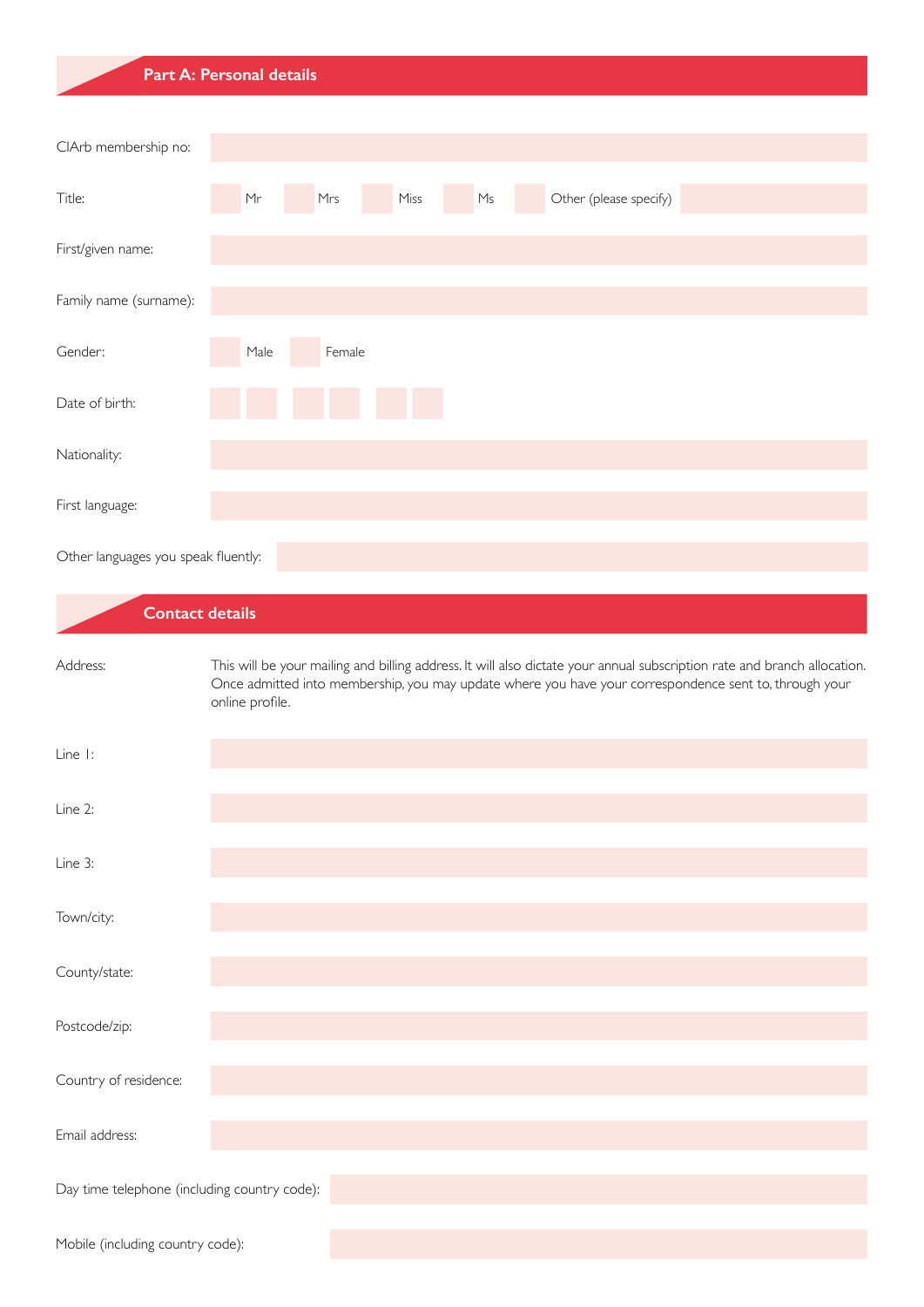## **Proposer and Seconder**

References from two (2) Fellows of CIArb who can verify your experiences.

Please note references must be submitted on business headed paper or email from business email address with business signature.



**Part B: Eligibility for Fellowship for Adjudicators**

#### **Knowledge:**

- a) Summarise your knowledge of the law of obligations (contract and tort) **Please submit on a separate sheet mark as Appendix Part B – KA**
- b) Summarise your knowledge of construction adjudication. **Please submit on a separate sheet mark as Appendix Part B – KB**
- c) Summarise your knowledge of the process, practice, and procedure of construction adjudication. **Please submit on a separate sheet mark as Appendix Part B – KC**
- d) Summarise your knowledge of writing of an adjudication decision or determination. **Please submit on a separate sheet mark as Appendix Part B – KD**

## **Experience:**

- a) Please describe your Construction Adjudication experience. **Please submit on a separate sheet mark as Appendix Part B – EA**
- b) Please attach a schedule of appointments undertaken in the last ten (10) years with details of your adjudication experience. Please include in which capacity, i.e. counsel, sole adjudicator or tribunal member; the year of the appointment, the case brief, the case value and the outcome/decision.
	- **Please submit on a separate sheet mark as Appendix Part B EB**
- c) Please attach two (2) copies of the decisions, and one (1) adjudication direction you have written as an adjudicator in the past five (5) years. These must be redacted. **Please submit on a separate sheet mark as Appendix Part B – EC**
- d) Please give details of any other adjudication experience (e.g. as a court judge handling and hearing substantial commercial or civil disputes involving construction or as an author of authoritative text(s) on construction adjudication. **Please submit on a separate sheet mark as Appendix Part B – ED**
- e) Please attach additional evidence of experience. Please refer to the list of additional supporting evidence accepted. This is a nonmandatory requirement.

**Please submit on a separate sheet mark as Appendix Part B – EE**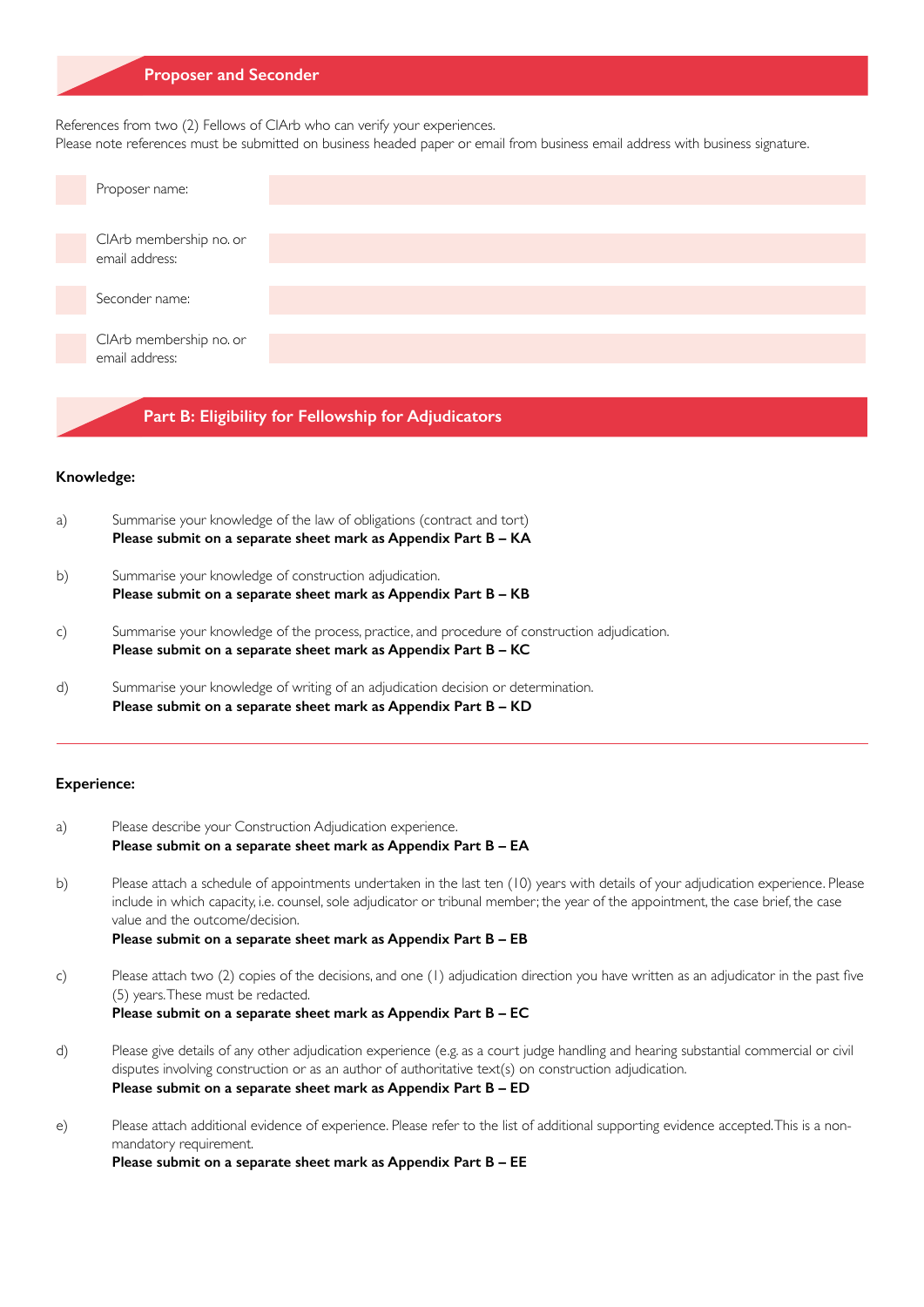### **Part C: Prior conduct**

This information is held in confidence. Applications will be judged on an individual basis. Answering **YES** to any of these questions will not automatically exclude you from membership.

Have you ever been expelled from or disciplined/reprimanded by a regulatory or professional body?



Has an application for a bankruptcy order ever been made against you or has a company of which you were a director, ever gone into compulsory or voluntary liquidation on grounds of insolvency?



Have you ever been convicted of any offence in any court (other than a motoring offence not resulting in disqualification)? Convictions which are spent under the Rehabilitation of Offenders Act 1974 need not be disclosed.

Yes (If yes, please specify details below) No

If the answer is yes to any question in Part D, please give details here.

## **Part D: Declarations**

I hereby apply for membership of the Chartered Institute of Arbitrators. If admitted, I agree to comply with the Code of Professional and Ethical Conduct, the Royal Charter and Bye-Laws (including Schedules and by any subsequent amendments and/or alterations that may be made) and by regulations made or to be made for carrying them into effect.

I declare that to the best of my knowledge, the information given on this form is correct. I understand and agree that if I make any false statements, submit false information or fail to disclose information requested in this application, I will be subject to disciplinary action to the constitutional documents and code of ethics, as amended from time to time.

On admittance, I request that you issue me a Membership Certificate. I agree that the certificate will remain the property of the Institute and will undertake to return it if I cease to be a member. I understand that I will be required to return my Certificate of membership on cessation of membership (Bye-Law 11.4) and may no longer use the post nominal designatory letters, as only members who have paid their annual subscription are entitled to the Ordinary privileges of members (Bye-Law 9.11 and Regulation 19).

Upon becoming a member of CIArb I will be allocated to your nearest Branch office which may mean that my data will be transferred outside of the EEA, if my Branch falls outside that area. In accordance with the Data Protection Act 1998, I give consent to CIArb to process my personal data and where applicable I consent to my data being transferred outside of the EEA in order that my membership records may be properly administered.

Signature: Date: